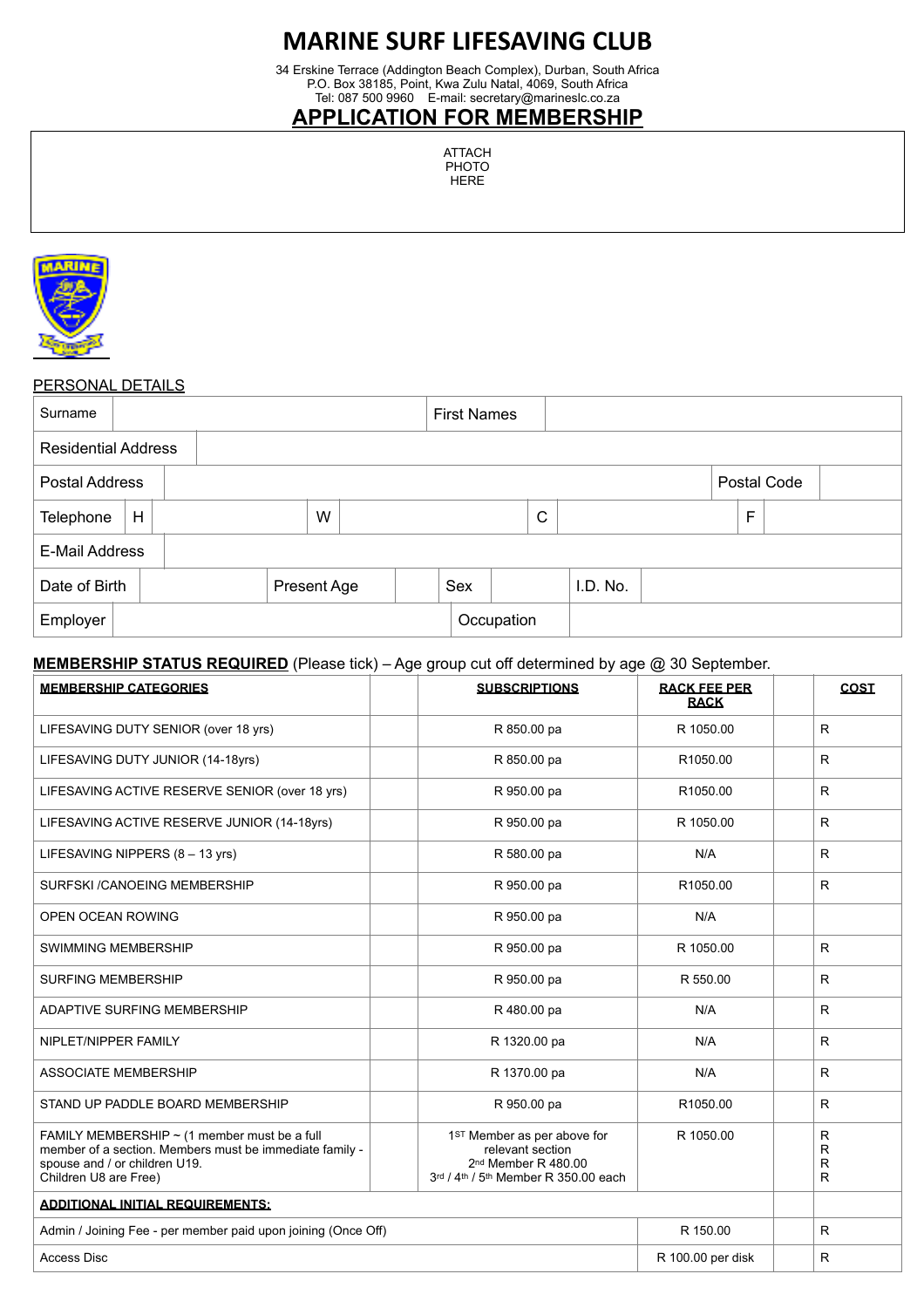|                                                                                                                                                                   |                                                                                     |                                                                                         | <b>TOTAL DUE</b> | R |
|-------------------------------------------------------------------------------------------------------------------------------------------------------------------|-------------------------------------------------------------------------------------|-----------------------------------------------------------------------------------------|------------------|---|
|                                                                                                                                                                   |                                                                                     |                                                                                         |                  |   |
| <b>LIFESAVING SECTION MEMBERSHIP</b><br>If applicable, kindly record below details of previous lifesaving club memberships.                                       | NAME OF CLUB PERIOD OF MEMBERSHIP                                                   | <b>REASON FOR LEAVING</b>                                                               |                  |   |
| LIFEGUARD AWARDS:<br>Are you the holder of any LIFEGUARD AWARD? YES NO<br>Date awarded<br>Please attached certified copies of any Lifesaving Awards already held. | Do you have a current retest YES                                                    | If YES please list awards<br>Date & venue completed<br>NO DI                            |                  |   |
| Swim Test (JLA 400m < 9 minutes SLA 400< 8 minutes) Time: Examiner signature                                                                                      |                                                                                     |                                                                                         | Date             |   |
| <b>FAMILY MEMBERSHIP SECTION - If applicable, kindly record below details of the family members</b>                                                               | NAME OF MEMBER<br>(FATHER, MOTHER, SON, DAUGHTER, BROTHER, SISTER)<br>IF APPLICABLE | <b>RELATIONSHIP TO MAIN MEMBER</b><br>DATE OF BIRTH SECTION JOINING<br>SUBSCRIPTION DUE |                  |   |

 $\_$  , and the state of the state of the state of the state of the state of the state of the state of the state of the state of the state of the state of the state of the state of the state of the state of the state of the

 $\_$  , and the set of the set of the set of the set of the set of the set of the set of the set of the set of the set of the set of the set of the set of the set of the set of the set of the set of the set of the set of th

\_\_\_\_\_\_\_\_\_\_\_\_\_\_\_\_\_\_\_\_\_\_\_\_\_\_\_\_\_\_\_\_\_\_\_\_\_\_\_\_\_\_\_\_\_\_\_\_\_\_\_\_\_\_\_\_\_\_\_\_\_\_\_\_\_\_\_\_\_\_\_\_\_\_\_\_\_\_\_\_\_\_\_\_\_\_\_\_\_\_\_\_\_\_\_\_\_\_

 $\_$  , and the state of the state of the state of the state of the state of the state of the state of the state of the state of the state of the state of the state of the state of the state of the state of the state of the

 $\_$  , and the state of the state of the state of the state of the state of the state of the state of the state of the state of the state of the state of the state of the state of the state of the state of the state of the

 $\_$  , and the state of the state of the state of the state of the state of the state of the state of the state of the state of the state of the state of the state of the state of the state of the state of the state of the

 $\_$  , and the state of the state of the state of the state of the state of the state of the state of the state of the state of the state of the state of the state of the state of the state of the state of the state of the

#### **BACKGROUND INFORMATION**

1. Who introduced you to Marine S.L.C.?

#### 2. Why would you like to join?

3.Do you have a sporting background? If so, please tell us about it.

- 4 Is there anybody in the club who you are familiar with?
- 5 Do you have any craft of your own, and if so, what craft?
- 6 Do you need craft storage space?

7 Are you interested in participating in lifesaving championships, surf ski training sessions or races?

8 What events would interest you?

**I, the undersigned, acknowledge that within 3 (three) months of being accepted as a member of Marine Surf Lifesaving Club, I will attempt to obtain a Surf Lifeguard Award should this be applicable to the membership category I have applied for above, if this award is not already held by myself. I am aware that there may be voluntary lifesaving obligations attached to my membership category. I understand that my membership may be revoked if I do not meet this requirement. I further agree to abide by the rules of the Club Constitution at all times. I also accept all privately-owned craft stored on the club premises are stored entirely at the craft owner's risk, and MARINE SURF LIFESAVING CLUB cannot be held liable for any loss or damage that may arise in this regard.**

 $\mathcal{L}_\text{max}$  and the contribution of the contribution of the contribution of the contribution of the contribution of the contribution of the contribution of the contribution of the contribution of the contribution of the

**Resignations/Terminations by member.**

**All subscriptions and rack fees etc. will only cease to accrue on receipt of a written resignation acknowledgement by the club committee. At this point a statement will be made available outlining all outstanding fees etc. Interest may be charged on amounts due at the discretion of the committee.**

\_\_\_\_\_\_\_\_\_\_\_\_\_\_\_\_\_\_\_\_\_\_\_\_\_\_\_\_\_\_\_\_\_\_\_\_\_ \_\_\_\_\_\_\_\_\_\_\_\_\_\_\_\_\_\_\_\_\_\_\_ \_\_\_\_\_\_\_\_\_\_\_\_\_\_\_\_\_\_\_\_\_\_\_\_\_\_

**A clearance/transfer will only be granted on settlement of payments due to the club.**

**The member acknowledges that he has read and understood the content of the above application form.**